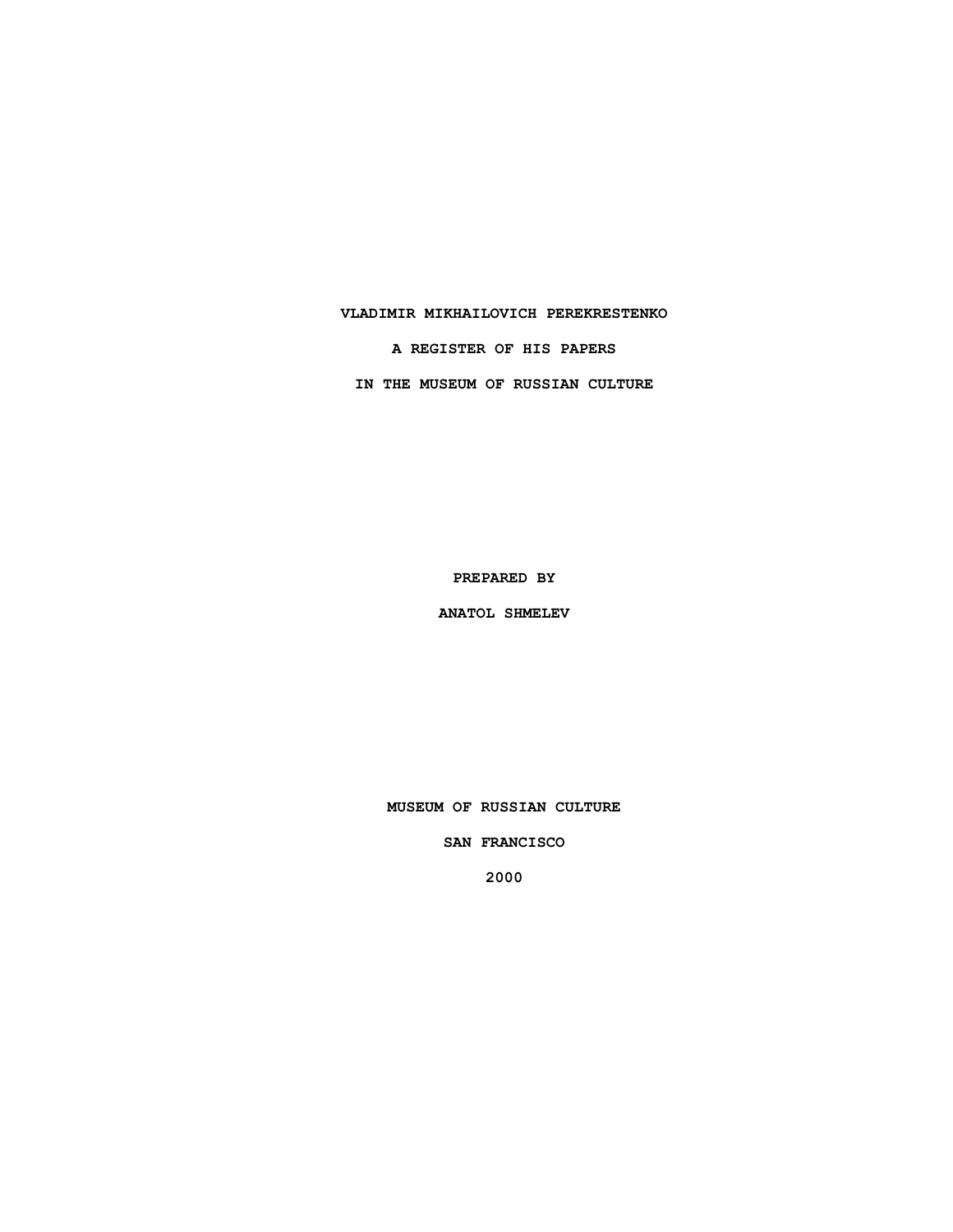# **VLADIMIR MIKHAILOVICH PEREKRESTENKO**

## **BIOGRAPHICAL NOTE**

| 1887 July 7 | Born, Kiev, Russia                                                                        |
|-------------|-------------------------------------------------------------------------------------------|
| 1915        | Commissioned as an officer, Russian army                                                  |
| 1951        | Left Yugoslavia                                                                           |
| 1954-1961   | Lived in Belgium<br>Secretary of the Soiuz russkikh pisatelei i<br>zhurnalistov v Bel'gii |
| 1961        | Emigrated to the United States                                                            |
| っ           | Died, San Francisco, California                                                           |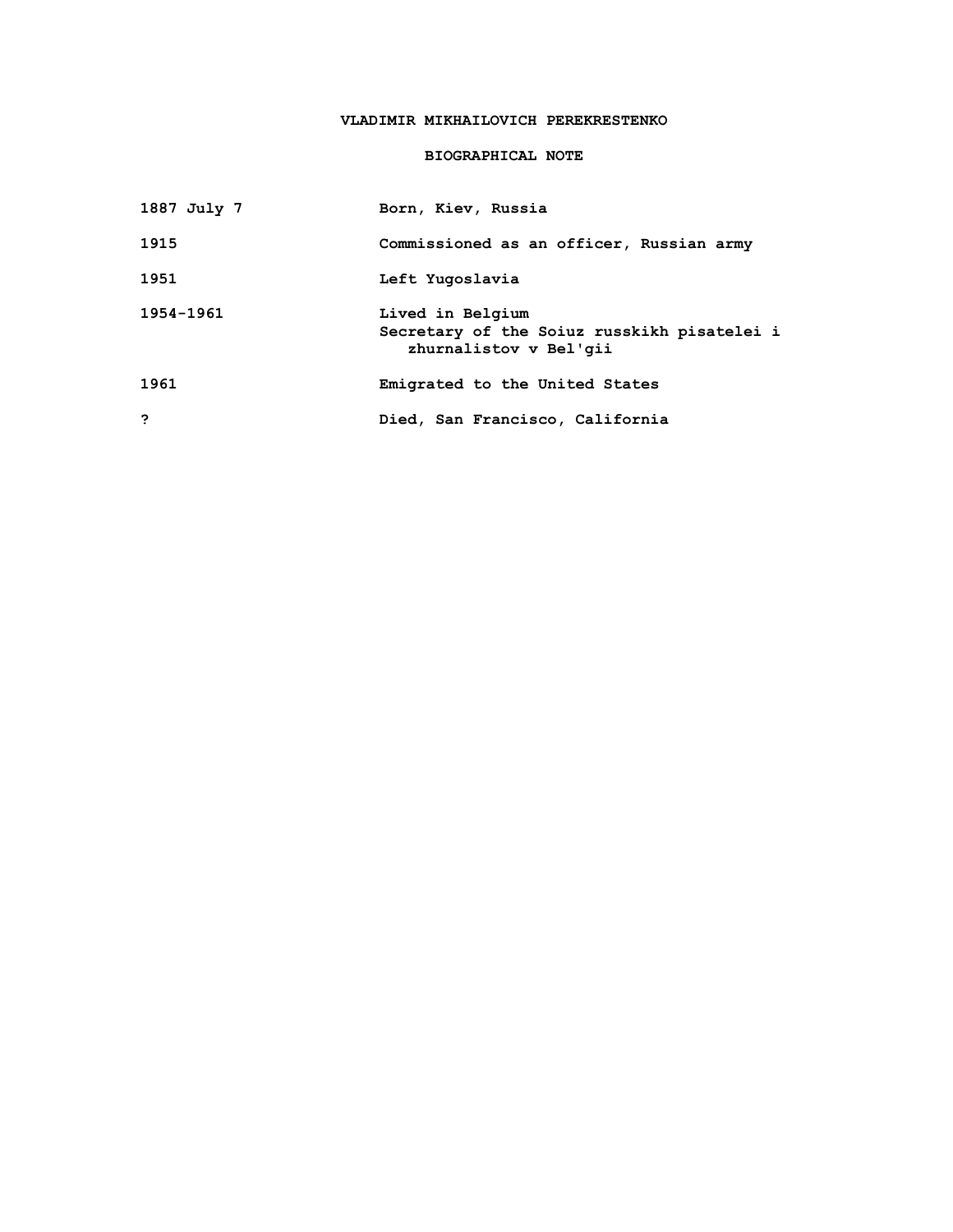### **SCOPE AND CONTENT NOTE**

#### **VLADIMIR MIKHAILOVICH PEREKRESTENKO PAPERS**

**V. M. Perekrestenko was a journalist and writer who wrote primarily newspaper columns on current events for the émigré press. This collection contains drafts of these columns, as well as more substantial pieces, such as an unpublished novel entitled "Protoierei Andzhelko" and unpublished autobiographical works based on his experience in displaced persons' camps in post-World War Two Europe, entitled "Lageria" and "Na pereput'i." Also of interest is the subject file Soiuz russkikh pisatelei i zhurnalistov v Bel'gii, of which organization he was secretary.**

**Detailed processing and preservation microfilming for these materials were made possible by a generous grant from the National Endowment for the Humanities and by matching funds from the Hoover Institution and Museum of Russian Culture. The grant also provides depositing a microfilm copy in the Hoover Institution Archives. The original materials and copyright to them (with some exceptions) are the property of the Museum of Russian Culture, San Francisco. A transfer table indicating corresponding box and reel numbers is appended to this register.**

**The Hoover Institution assumes all responsibility for notifying users that they must comply with the copyright law of the United States (Title 17 United States Code) and Hoover Rules for the Use and Reproduction of Archival Materials.**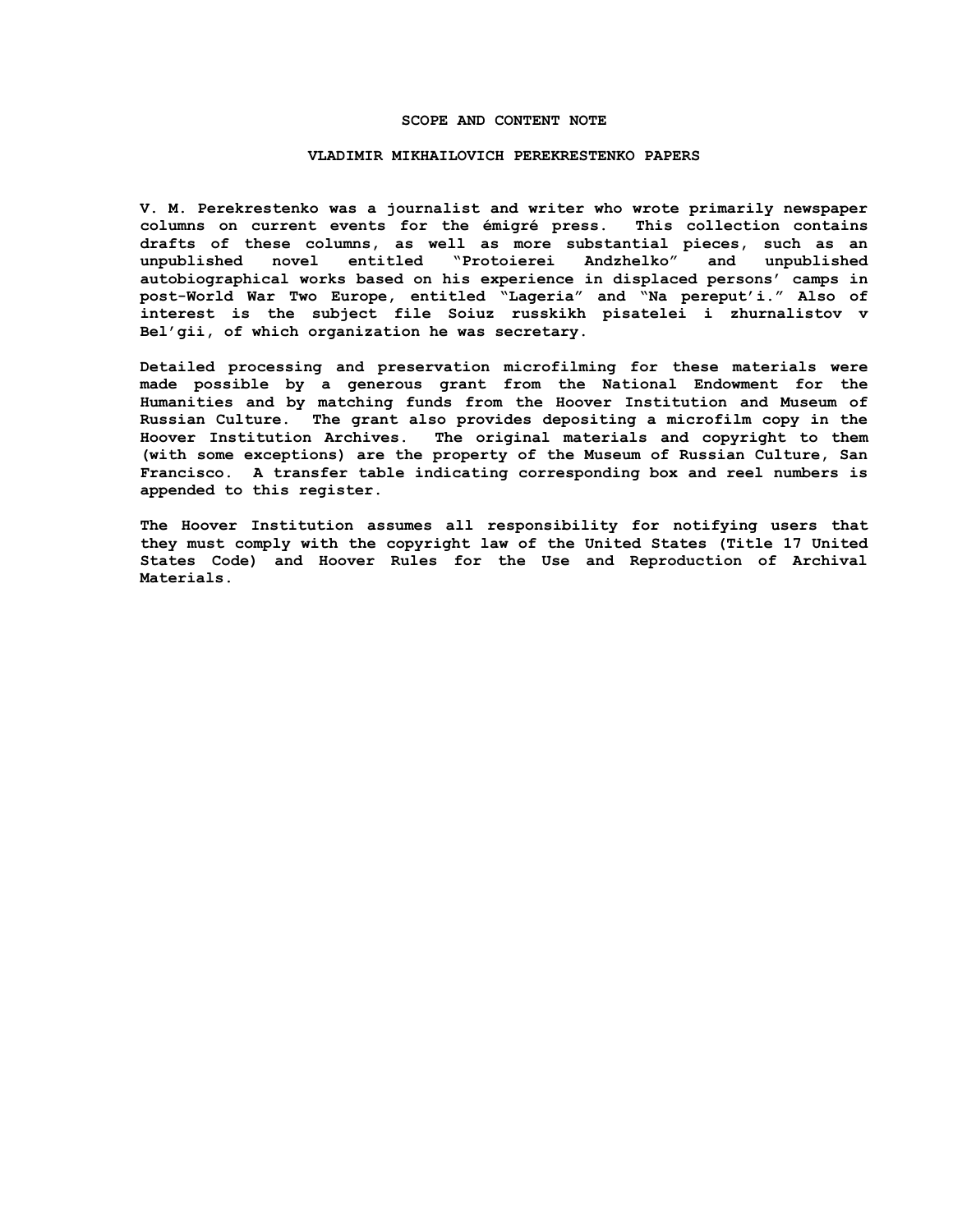### **REGISTER**

# **VLADIMIR MIKHAILOVICH PEREKRESTENKO PAPERS**

### **SERIES DESCRIPTION:**

| Box Nos      | Series                                                                                                                                                                               |
|--------------|--------------------------------------------------------------------------------------------------------------------------------------------------------------------------------------|
| $\mathbf{1}$ | BIOGRAPHICAL FILE, 1951-1980. Identity and immigration<br>papers, letters of recommendation, military service<br>records and miscellany, arranged alphabetically by<br>physical form |
| $\mathbf{1}$ | CORRESPONDENCE, 1956-1980 and undated. Arranged<br>alphabetically by correspondent                                                                                                   |
| $1 - 3$      | SPEECHES AND WRITINGS, n.d. Articles, autobiographical<br>writings, novels, poetry, and short stories, arranged<br>alphabetically by title                                           |
| 3            | SUBJECT FILE, 1955-1979. Clippings, correspondence,<br>notes, and writings, arranged alphabetically by heading                                                                       |